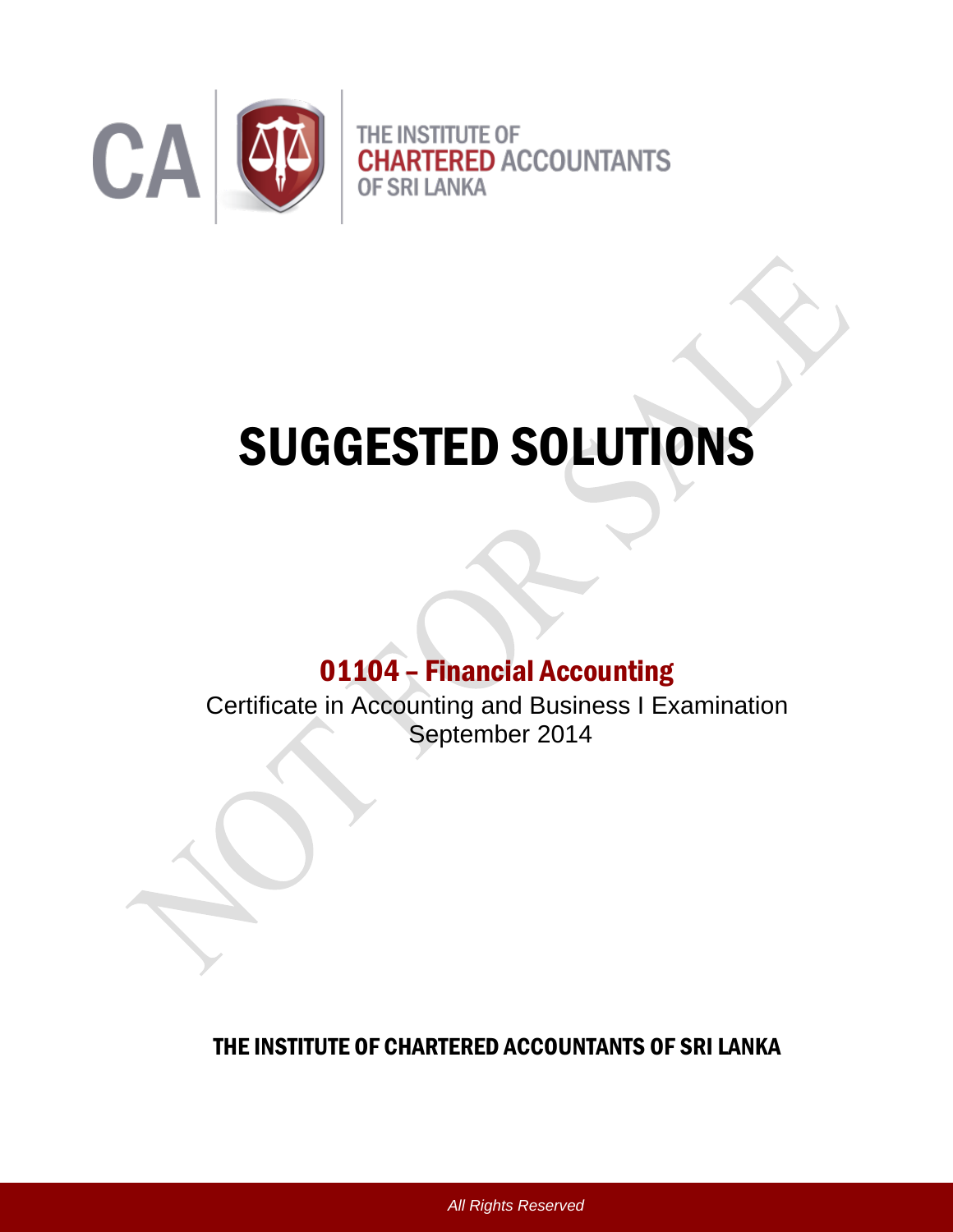#### **PAPER A**



### **ANSWERS FOR MULTIPLE CHOICE QUESTIONS**

#### **Examiners' comments**

#### Part A

Answers were satisfactory. Majority of the candidates had scored 24 marks out of 40.

Most of the candidates did not have good knowledge of the conceptual framework. Knowledge of the accounting standards was also not up to standard.

All the questions were in accordance with the syllabus and candidates should carefully go through the standards.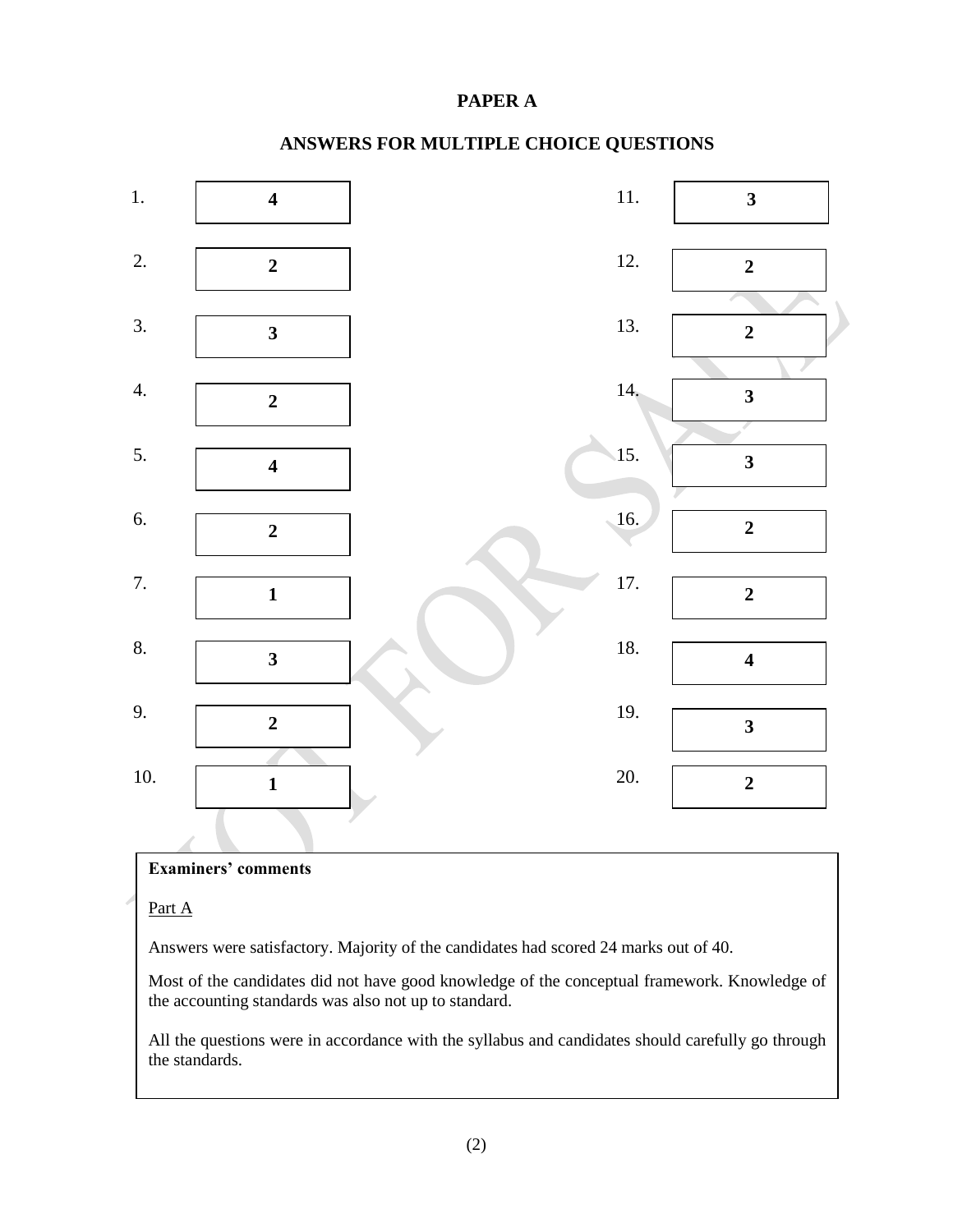# **Answer No. 01**

|                                       | <b>Rs. '000</b> | <b>Rs. '000</b> |                                      |
|---------------------------------------|-----------------|-----------------|--------------------------------------|
| Raw material purchases                |                 | 3,600           |                                      |
| Raw material stock as at 1 April 2013 | 530             |                 |                                      |
| Carriage inwards                      | 50              |                 |                                      |
| Raw material stock at 31 March 2014   | (320)           |                 |                                      |
| Returns outward                       | (40)            | <u>220</u>      |                                      |
| Cost of raw material consumed         |                 | 3,820           |                                      |
| Direct wages                          |                 | 280             |                                      |
| <b>Prime cost</b>                     |                 | 4,100           |                                      |
| <b>Factory overheads cost</b>         |                 |                 |                                      |
| Machine depreciation                  | 80              |                 |                                      |
| Overtime for factory workers          | 763             |                 |                                      |
| Factory rent                          | 165             |                 | $(240 + 60 - 80)$ x 0.75             |
| Indirect salaries                     | 2,200           |                 | $(2,610 + 50 + 75 + 15) \times 0.80$ |
|                                       |                 |                 |                                      |
| Packing materials                     | 120             |                 | $140 - 20$                           |
| Electricity                           | 72              |                 | 80 x 0.9                             |
|                                       |                 | 3,400           |                                      |
| <b>Manufacturing cost</b>             |                 | 7,500           |                                      |

 $\overline{\phantom{0}}$ 

(a) Manufacturing account for the year ended 31 March 2014.

(b) Statement of comprehensive income for the year ended 31 March 2014.

|                                 | <b>Rs. '000</b> | <b>Rs. '000</b> | <b>Workings</b>             |
|---------------------------------|-----------------|-----------------|-----------------------------|
| Sales revenue                   |                 | 11,650          |                             |
| Cost of sales                   |                 | (7,620)         | $700 + 7,500 - 540 - 40$    |
| Gross profit                    |                 | 4,030           |                             |
| Profit on sale of motor vehicle |                 | 40              | $300 - (800 - (420 + 120))$ |
|                                 |                 | 4,070           |                             |
| <b>Administrative expenses</b>  |                 |                 |                             |
| Depreciation - office equipment | 350             |                 |                             |
| Depreciation - motor vehicle    | 120             |                 | $(800 - 200)$ x 20%         |
| Office maintenance              | 625             |                 |                             |
| Office rent                     | 55              |                 | $240 + 60 - 80 - 165$       |
| Office salaries                 | 550             |                 | $2,610 + 125 + 15 - 2,200$  |
| Electricity                     | 8               |                 | $80 - 72$                   |
| Telephone charges               | 28              |                 |                             |
| MV insurance                    | 34              | (1,770)         |                             |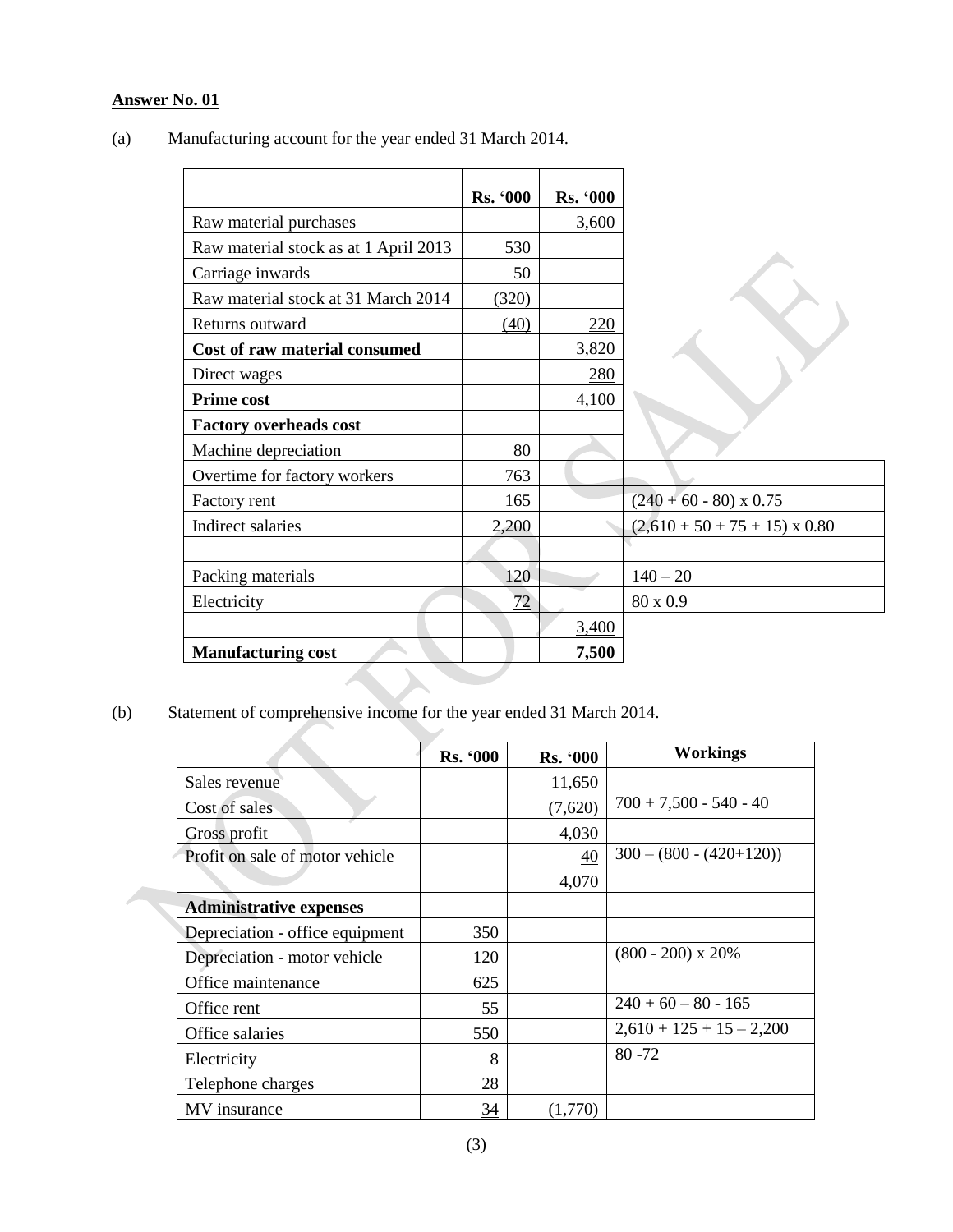| <b>Distribution costs</b>    |       |         |                  |
|------------------------------|-------|---------|------------------|
| Distribution charges         | 1,200 |         | $680 + 520$      |
| Provision for doubtful debts | 12    |         | $600 \times 2\%$ |
| Cost of samples distributed  | 40    | (1,252) |                  |
| <b>Finance cost</b>          |       |         |                  |
| Loan interest                | 48    | (48)    |                  |
| <b>Profit for the year</b>   |       | 1,000   |                  |

## (c) Statement of financial position as at 31 March 2014

| Statement of financial position as at 31 March 2014 |                |  |
|-----------------------------------------------------|----------------|--|
|                                                     | <b>Rs. 000</b> |  |
| Non current assets                                  |                |  |
| Property, plant and equipment                       | 840            |  |
| Building deposit                                    | 250            |  |
|                                                     |                |  |
| <b>Current assets</b>                               |                |  |
| Inventories $(320 + 540 + 20)$                      | 880            |  |
| Accounts receivable $(600 - 12)$                    | 588            |  |
| Payments in advance (20 x 4)                        | 80             |  |
| Cash                                                | 578            |  |
|                                                     |                |  |
| <b>Total assets</b>                                 | 3,216          |  |
|                                                     |                |  |
| <b>Equity and liabilities</b>                       |                |  |
| Capital                                             | 1,000          |  |
| Retained earnings                                   | 1,020          |  |
|                                                     |                |  |
| <b>Non current liabilities</b>                      |                |  |
| <b>Bank</b> loan                                    | 200            |  |
|                                                     |                |  |
| <b>Current liabilities</b>                          |                |  |
| Accounts payable                                    | 120            |  |
| <b>Bank</b> loan                                    | 100            |  |
| Accrued distribution cost                           | 520            |  |
| Other accrued expenses                              | 68             |  |
| Accrued EPF $(50 + 75)$                             | 125            |  |
| <b>Accrued ETF</b>                                  | 15             |  |
| Interest payable                                    | 48             |  |
|                                                     |                |  |
| <b>Total equity and liabilities</b>                 | 3,216          |  |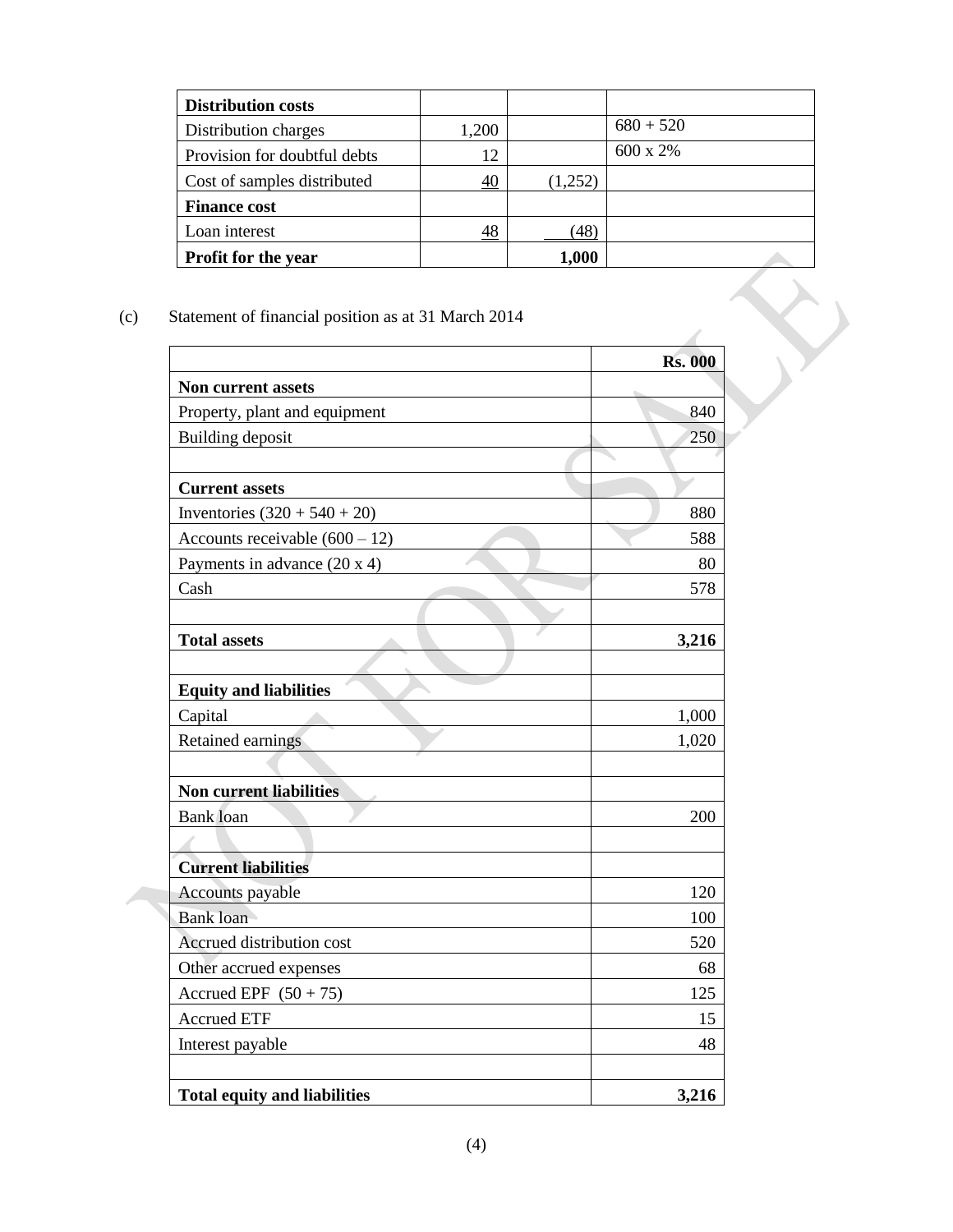#### **Examiners' comments**

This question tested the practical knowledge on how to prepare a manufacturing account, a statement of comprehensive income for the year ended, and a statement of financial position as at the balance sheet date.

Majority of the candidates had understood the question, but some students were unable to understand some of adjustments.

Most of the candidates did not know how to calculate the profit on sale of motor vehicles, and the loan repayment and interest calculation. Some candidates did not know the content of manufacturing accounts and some have not understood the salary adjustment.

Generally most of the answers are satisfactory. On average, majority had taken over 50% of the marks allocated for the question.

#### **Answer No. 02**

|                          | <b>Rs. '000</b> | <b>Workings</b> |
|--------------------------|-----------------|-----------------|
| Profit for the year      | 1,560           |                 |
| Depreciation on building | 20)             |                 |
| Write off of inventory   | (35)            | $275 - 240$     |
| Drawings of goods        | 40              |                 |
| Telephone charges        |                 |                 |
| <b>Corrected profit</b>  | 1.540           |                 |

(a) Statement showing how the profit for the year was corrected

#### (b) Partners' capital accounts for the year ended 31 March 2014

| Capital accounts (Rs. '000) | Kamani | Lalani | Ramani |
|-----------------------------|--------|--------|--------|
| Balance b/f                 | 800    | 900    |        |
| Cash                        |        |        | 600    |
| Equipment                   |        |        | 400    |
| Goodwill                    | 50     | 50     | (100)  |
| Balance c/f                 | 850    | 950    | 900    |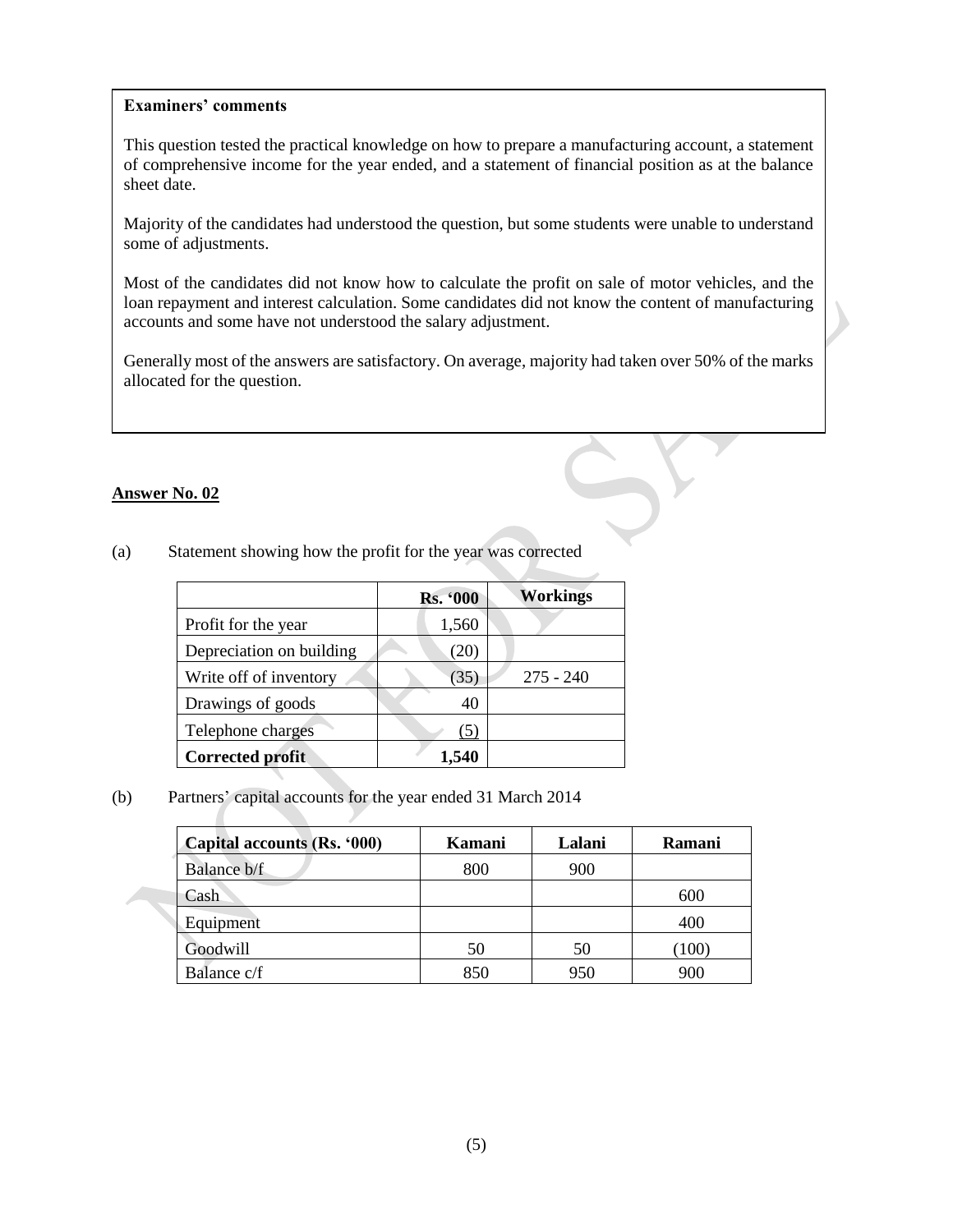(c) Partners' current accounts for the year ended 31 March 2014

| Current accounts (Rs. '000) | Kamani | Lalani |
|-----------------------------|--------|--------|
|                             |        |        |
| Balance b/f                 | 90     | 50     |
| <b>Salaries</b>             | 300    |        |
| Interest on capital         | 80     | 90     |
| Drawings - Goods            |        | (40    |
| Drawings - Cash             | (200)  | (100)  |
| Reimbursements              | 5      |        |
| Final profit share          | 535    | 535    |
| Balance c/f                 | 810    | 535    |

(d) Statement of financial position as at 31 March 2014

|                            | <b>Rs.'000</b> | <b>Workings</b>      |
|----------------------------|----------------|----------------------|
| <b>Non current assets</b>  |                |                      |
| Land and building          | 2,000          |                      |
| <b>Building</b>            | 1,380          | $1,400 - 20$         |
| Equipment                  | 400            |                      |
|                            | 3,780          |                      |
| <b>Current assets</b>      |                |                      |
| Inventory                  | 240            | Lower of 275 and 240 |
| Cash                       | 825            |                      |
|                            | 1,065          |                      |
|                            |                |                      |
| <b>Total assets</b>        | 4,845          |                      |
|                            |                |                      |
| <b>Equity</b>              |                |                      |
| Capital Accounts - Kamani  | 850            |                      |
| Capital Accounts - Lalani  | 950            |                      |
| Capital Accounts - Ramani  | 900            |                      |
| <b>Revaluation reserve</b> | 800            |                      |
| Current Accounts - Kamani  | 810            |                      |
| Current Accounts- Lalani   | 535            |                      |
|                            |                |                      |
| <b>Total equity</b>        | 4,845          |                      |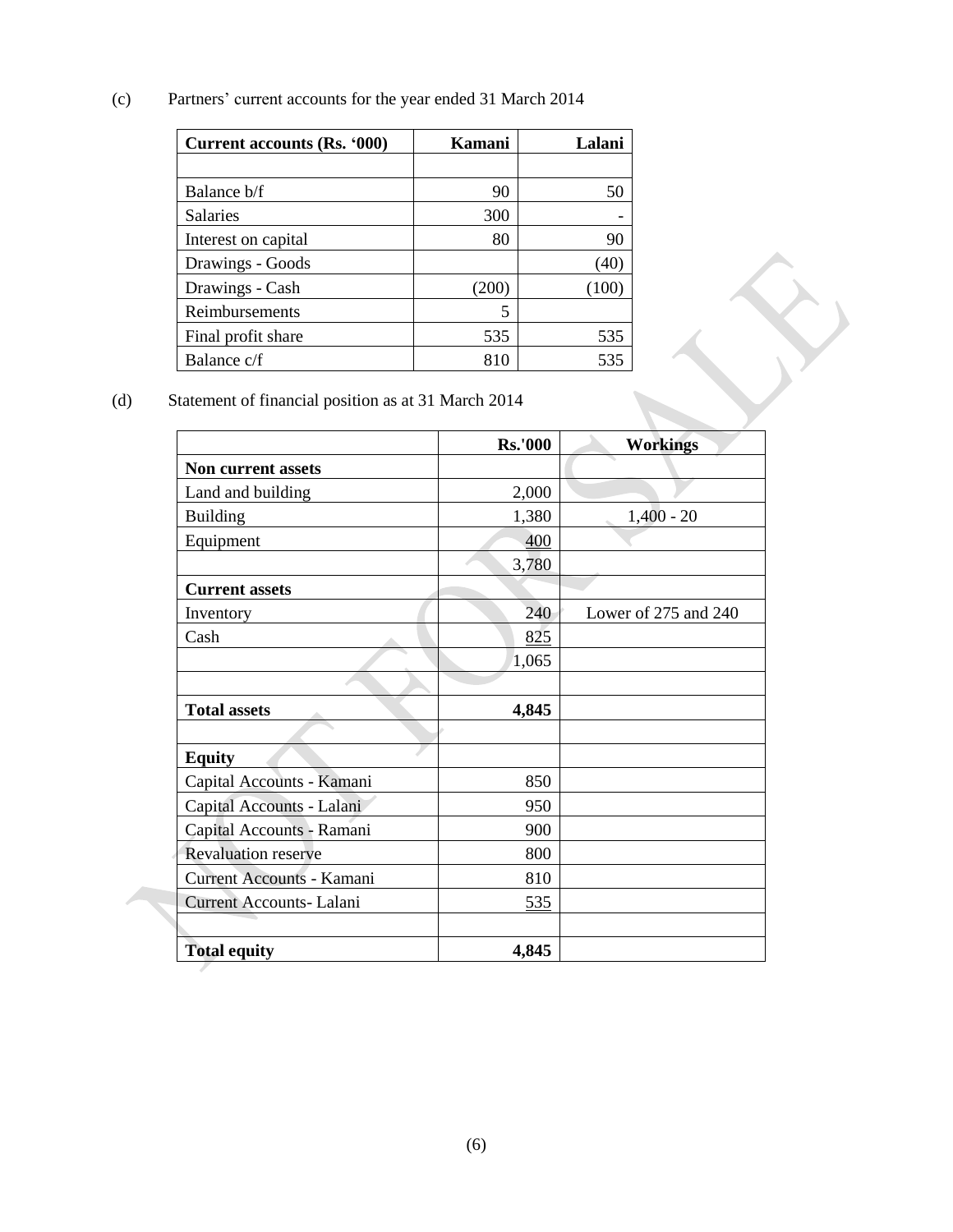#### **Notes:**

| 1. Revaluation reserve entitlement | <b>Rs. '000</b> |
|------------------------------------|-----------------|
|                                    |                 |
| Kamani                             |                 |
| Lalani                             |                 |

#### **Examiners' comments**

This question tested on partnership accounts. Most of the candidates had understood the question and performed well. According to the answers given by the candidates they possess a comprehensive knowledge of this area. Most of the candidates' answers were built in a systematic and methodical manner.

A few candidates did not appear to have understood the question properly. They had included capital account transactions in the current account and current account transactions in the capital account. Therefore the quality of the answers were not up to standard.

Some candidates' answers included mistakes (i.e. inclusion of interest on capital on all three partners, distribution of share of profit for all three partners, revaluation surplus credited to all three partners).

Many of the candidates had done the following mistakes:

- When calculating corrected net profit appropriation has been deducted
- Debiting of revaluation surplus to capital account
- Inclusion of revaluation surplus to the current account
- Calculation of interest on capital for new partners
- Mixing of transactions pertaining to current account and capital account
- Distributing of shares of profit to all three partners consistent with previous year

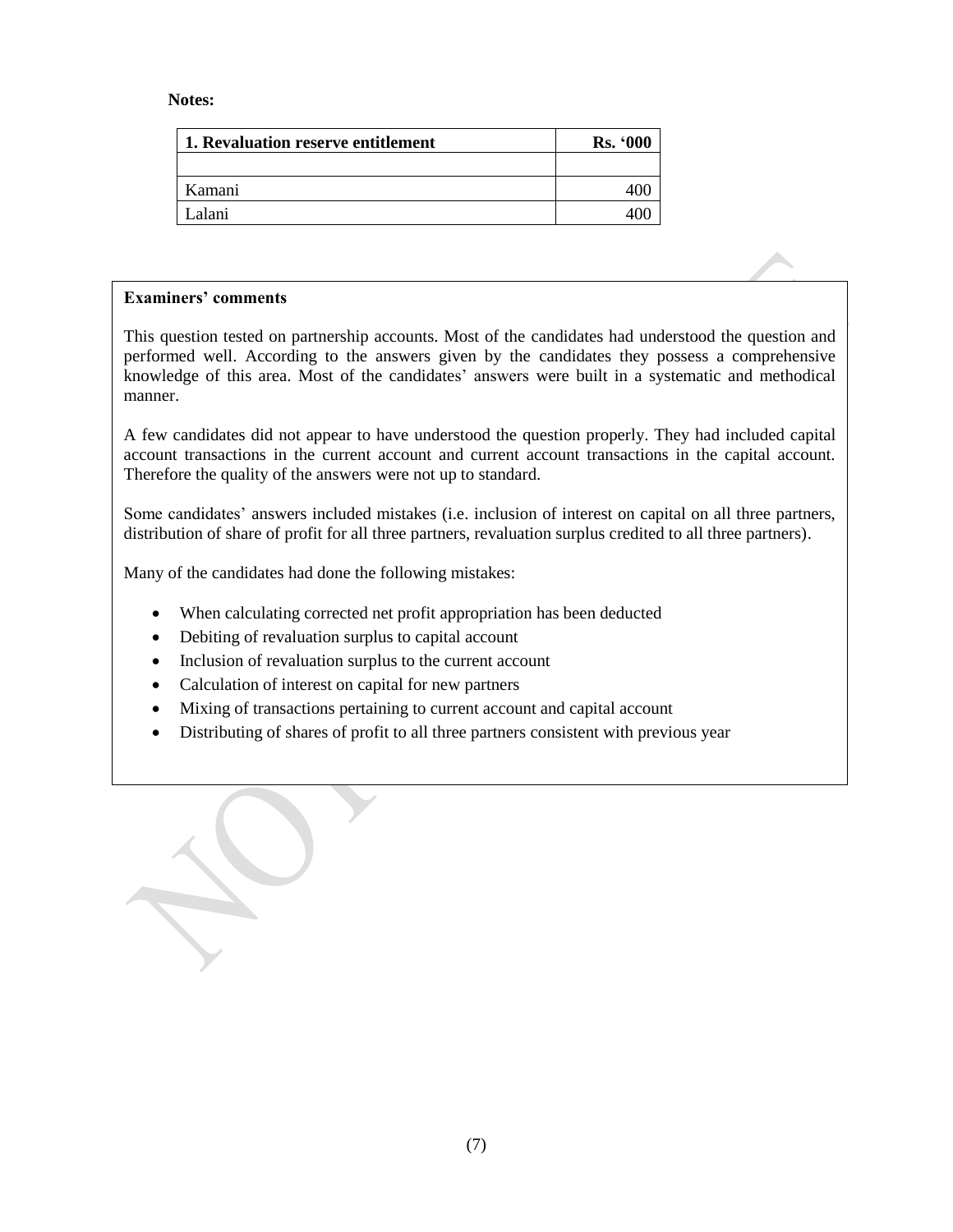# **Answer No. 03**

|                                                          | <b>Rs. '000</b> | <b>Rs. '000</b> |
|----------------------------------------------------------|-----------------|-----------------|
| Income from Medical Centre                               |                 | 1,800           |
| Less: Cost of sales                                      |                 |                 |
| Opening inventory balance of drugs and injections        | 1,050           |                 |
| Add - Purchases                                          | 3,840           |                 |
| Less - Closing inventory balance of drugs and injections | (990)           | (3,900)         |
|                                                          |                 |                 |
| <b>Gross loss</b>                                        |                 | 2,100           |
| Less: Donation received by Medical Centre                |                 | 5,000           |
|                                                          |                 | 2,900           |
| Less: Expenses                                           |                 |                 |
| Medical Centre expenses                                  | 4,400           |                 |
| Salaries (including EPF and ETF)                         | 1,100           |                 |
| Depreciation - medical equipment                         | 3,000           | 8,500           |
|                                                          |                 |                 |
| <b>Net loss from Medical Centre</b>                      |                 | 5,600           |

(a) Income statement for the Medical Centre of Sevena Association for the year ended 31 March 2014

(b) Income & expenditure account of Sevana Association for the year ended 31 March 2014

|                                           | <b>Rs. '000</b> | <b>Rs. '000</b> | <b>Workings</b>    |
|-------------------------------------------|-----------------|-----------------|--------------------|
| Members subscriptions                     | 11,500          |                 | (Refer workings)   |
| Profit from greeting cards                | 520             |                 | $950 - 430$        |
| New Year Pola                             | 2,800           |                 | $2,300 + 500$      |
|                                           |                 | 14,820          |                    |
| Less: Expenses                            |                 |                 |                    |
| Salaries (including EPF and ETF)          | 1,100           |                 |                    |
| Maintenance                               | 1,850           |                 |                    |
| Electricity                               | 1,700           |                 | $1,800 - 180 + 80$ |
| Water                                     | 1,000           |                 | $980 + 160 - 140$  |
| Rates & taxes                             | 820             |                 |                    |
| Subscriptions written off during the year | 750             |                 |                    |
| Depreciation on buildings                 | 1,500           |                 |                    |
| Net loss from Medical Centre              | 5,600           |                 |                    |
|                                           |                 | 14,320          |                    |
| <b>Excess over expenses</b>               |                 | 500             |                    |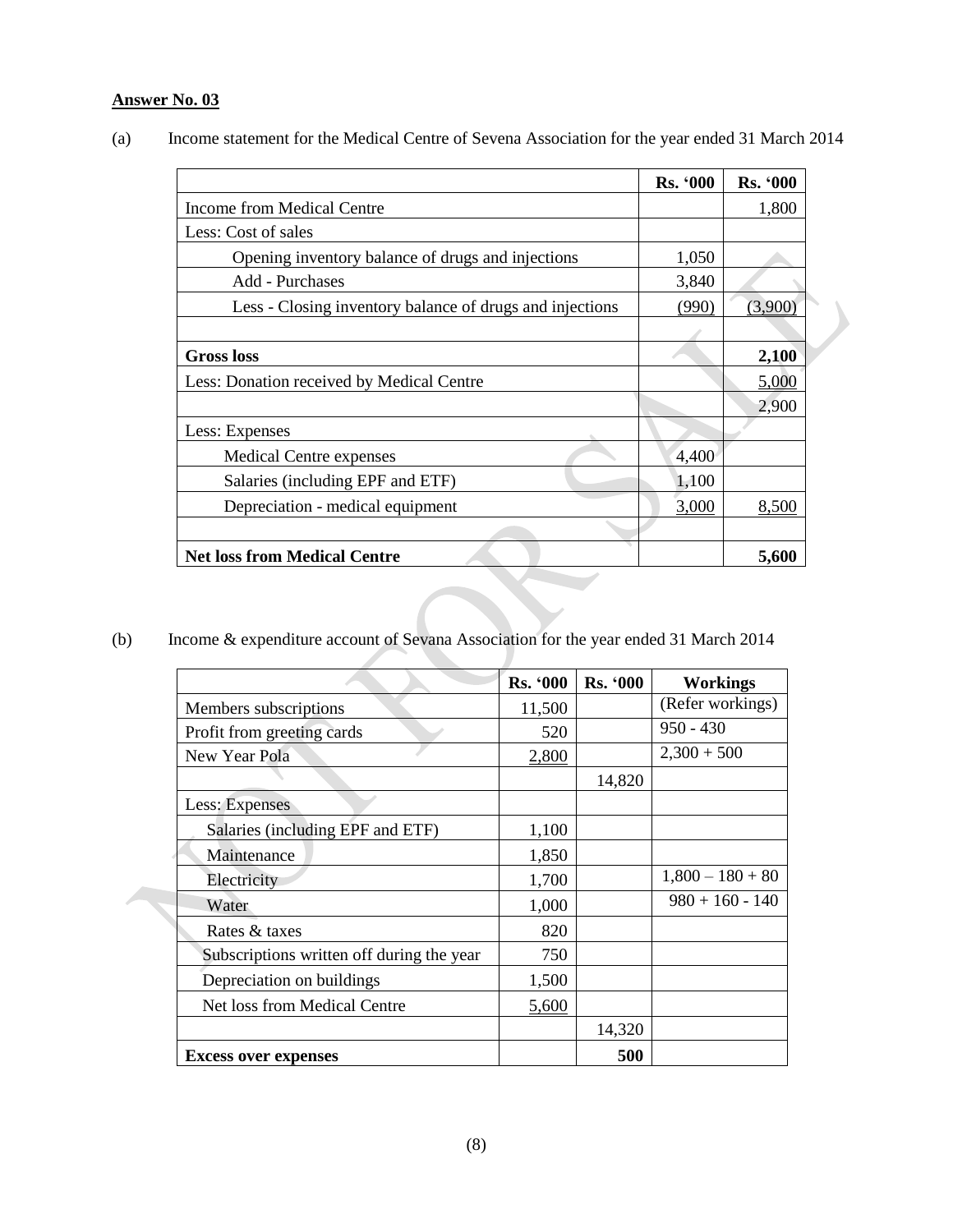|                                           | Rs. '000 | Rs. '000 |
|-------------------------------------------|----------|----------|
| Non current assets (written down value)   |          |          |
| Building and furniture                    | 83,500   |          |
| Medical equipment at Medical Centre       | 36,000   |          |
| Construction - Work In Progress (WIP)     | 13,000   | 132,500  |
|                                           |          |          |
| <b>Current assets</b>                     |          |          |
| Inventory balance of drugs and injections | 990      |          |
| Receivables from suppliers                | 500      |          |
| Members subscriptions in arrears          | 250      |          |
| Cash balance                              | 2,970    | 4,710    |
|                                           |          |          |
| <b>Total assets</b>                       |          | 137,210  |
|                                           |          |          |
| Accumulated fund                          | 111,900  |          |
| Add: Excess over expenses                 | 500      |          |
| Hospital fund                             | 22,000   | 134,400  |
|                                           |          |          |
| Members subscriptions received in advance | 1,700    |          |
| Payable to contractors                    | 500      |          |
| Payable for drugs and injections          | 40       | 2,240    |
| <b>Accrued expenses</b>                   |          |          |
| Salaries (including EPF and ETF)          | 330      |          |
| Electricity                               | 80       |          |
| Water                                     | 160      | 570      |
|                                           |          |          |
|                                           |          | 137,210  |

(c) Statement of financial position as at 31 March 2014 for Sevana Association

# **Workings**

| <b>Rs.</b> '000 |
|-----------------|
|                 |
|                 |
|                 |
| 85,000          |
| 33,000          |
| 1.950           |
|                 |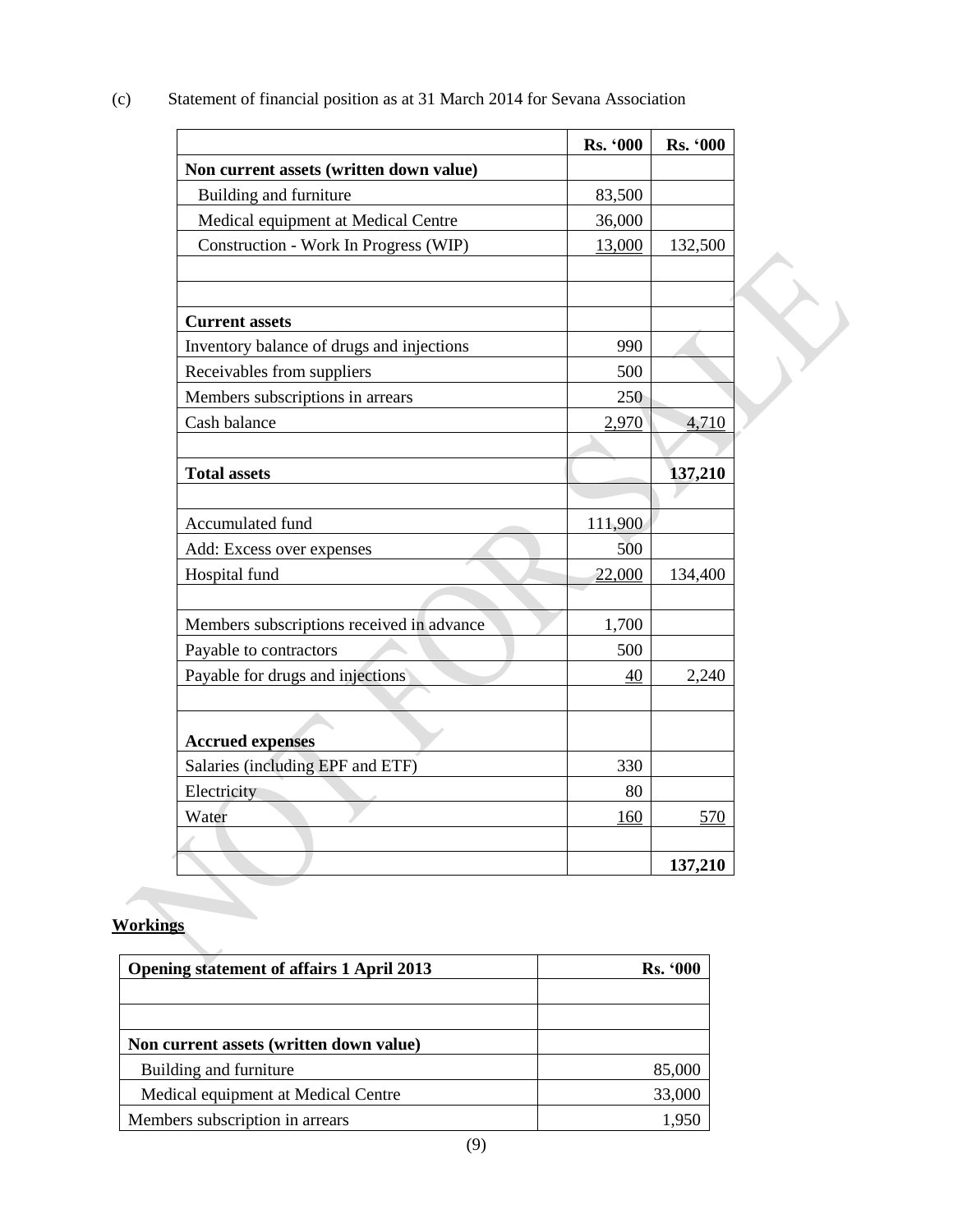| Inventory balance of drugs and injections             | 1,050   |
|-------------------------------------------------------|---------|
| <b>Construction - Work In Progress</b>                | 5,000   |
| Cash balance                                          | 1,600   |
|                                                       | 127,600 |
| Less:                                                 |         |
| Members subscription received in advance              | 3,250   |
| Accrued expenses;                                     |         |
| <b>Salaries EPF and ETF</b>                           | 130     |
| Electricity                                           | 180     |
| Water                                                 | 140     |
| Hospital fund                                         | 12,000  |
| Accumulated fund                                      | 111,900 |
|                                                       | 127,600 |
|                                                       |         |
| Members subscriptions A/c                             |         |
| Members subscription in arrears - Beginning           | 1,950   |
| Add;                                                  |         |
| Members subscription received in advance - At the end | 1,700   |
|                                                       | 3,650   |
| Less;                                                 |         |
| Members subscription received in advance - Beginning  | 3,250   |
| Subscription received during the year                 | 10,900  |
| Written off during the year                           | 750     |
| Members subscription in arrears - At the end          | 250     |
|                                                       | 15,150  |
|                                                       |         |
| Income statement                                      | 11,500  |

#### **Examiners' comments**

This question tested the income and expenditure account. Most of the candidates had understood the question properly. Most of the answers to parts (a) and (b) of the question were up to the required standard. Most of the answers for part (c) were not satisfactory. Majority of the candidates did not properly identify the current assets and current liabilities.

Some candidates did not correctly identify the expenses related to the Medical Centre. Medical Centre expenses have been debited to club account. E.g. depreciation of the medical equipment - this was debited to the income and expenditure account instead of being debited to Medical Centre expenses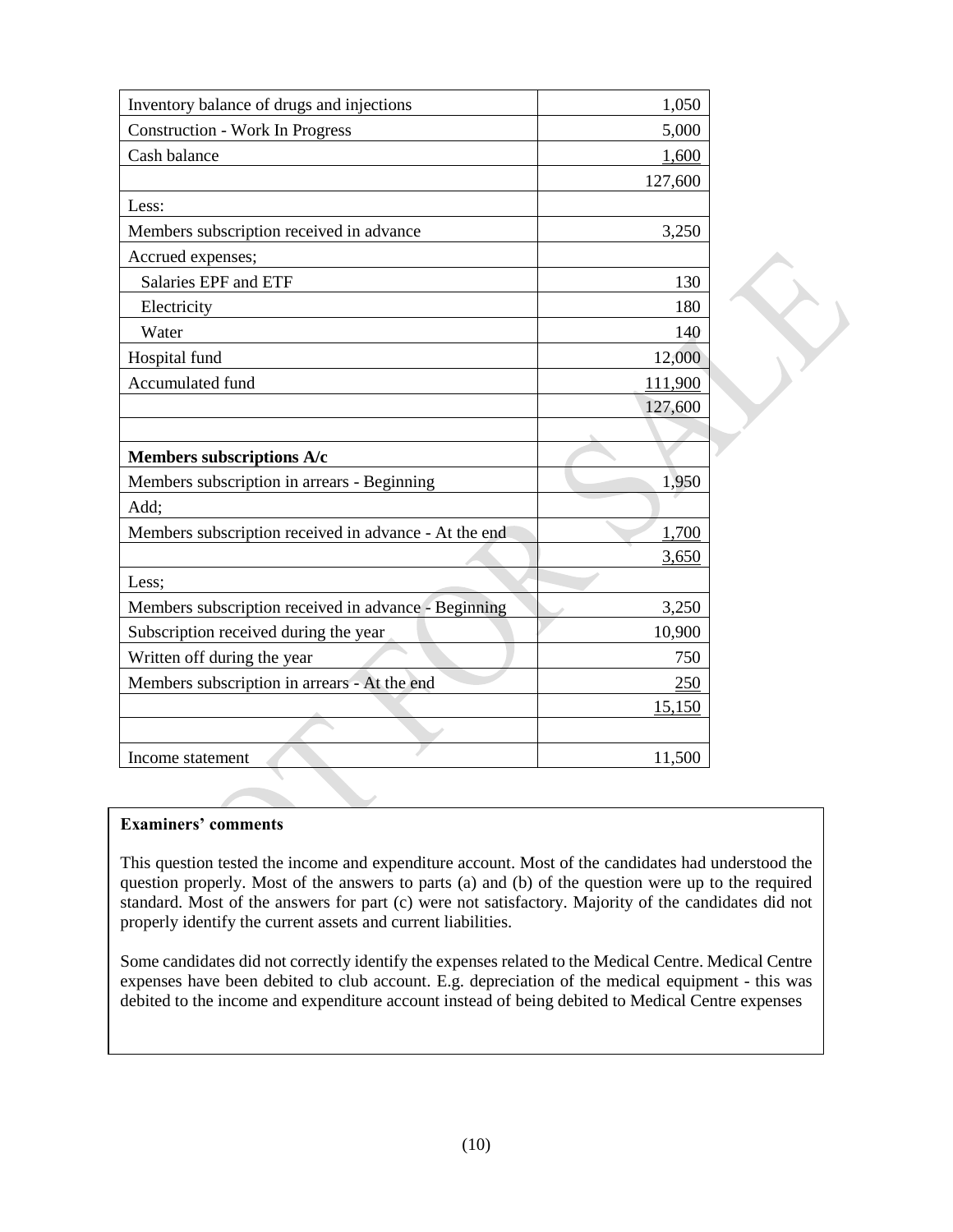#### **Answer No. 04**

(a) Head office current account maintained in the branch for the year ended 31 March 2014

|                          | Rs.       |                             | Rs.       |
|--------------------------|-----------|-----------------------------|-----------|
| Goods returned to the HO | 23,000    | 1 April 2013 b/f            | 103,400   |
| Cash book                | 505,000   | Goods received from the HO  | 490,000   |
| Amount received by the   |           |                             |           |
| HO from debtors          | 430,000   | Expenses met by the HO      | 80,000    |
|                          |           | Amount paid to creditors by |           |
| Cash                     | 308,000   | the HO                      | 205,000   |
|                          |           | Management fees charged     |           |
|                          |           | by the HO                   | 120,000   |
|                          |           | 31 March 2014 c/f           | 267,600   |
|                          | 1,266,000 |                             | 1,266,000 |

(b) Branch cash book for the year ended 31 March 2014

|                  | Rs.       |                                    | Rs.       |
|------------------|-----------|------------------------------------|-----------|
| 1 April 2013 b/f | 520,000   | Purchases                          | 350,000   |
| Sales            | 780,000   | Creditors                          | 650,000   |
| Debtors          | 1,885,000 | HO current account                 | 505,000   |
|                  |           | Administrative expenses            | 380,000   |
|                  |           | Selling & distribution<br>expenses | 290,000   |
|                  |           | Other expenses                     | 110,000   |
|                  |           | HO current account                 | 308,000   |
|                  |           | 31 March 2014 c/f                  | 592,000   |
|                  | 3,185,000 |                                    | 3,185,000 |

(c) Income statement for the **branch** for the year ended 31 March 2014

 $\sqrt{2}$ 

| <b>Rs. '000</b> |              | <b>Rs. '000</b> |
|-----------------|--------------|-----------------|
| 620             | <b>Sales</b> | 3,581           |
| 1,314           |              |                 |
| 467             |              |                 |
| 2,401           |              |                 |
| (8)             |              |                 |
| 2,393           |              |                 |
| (410)           |              |                 |
| 1,983           |              |                 |
| 1,598           |              |                 |
| 3,581           |              | 3,581           |
|                 |              |                 |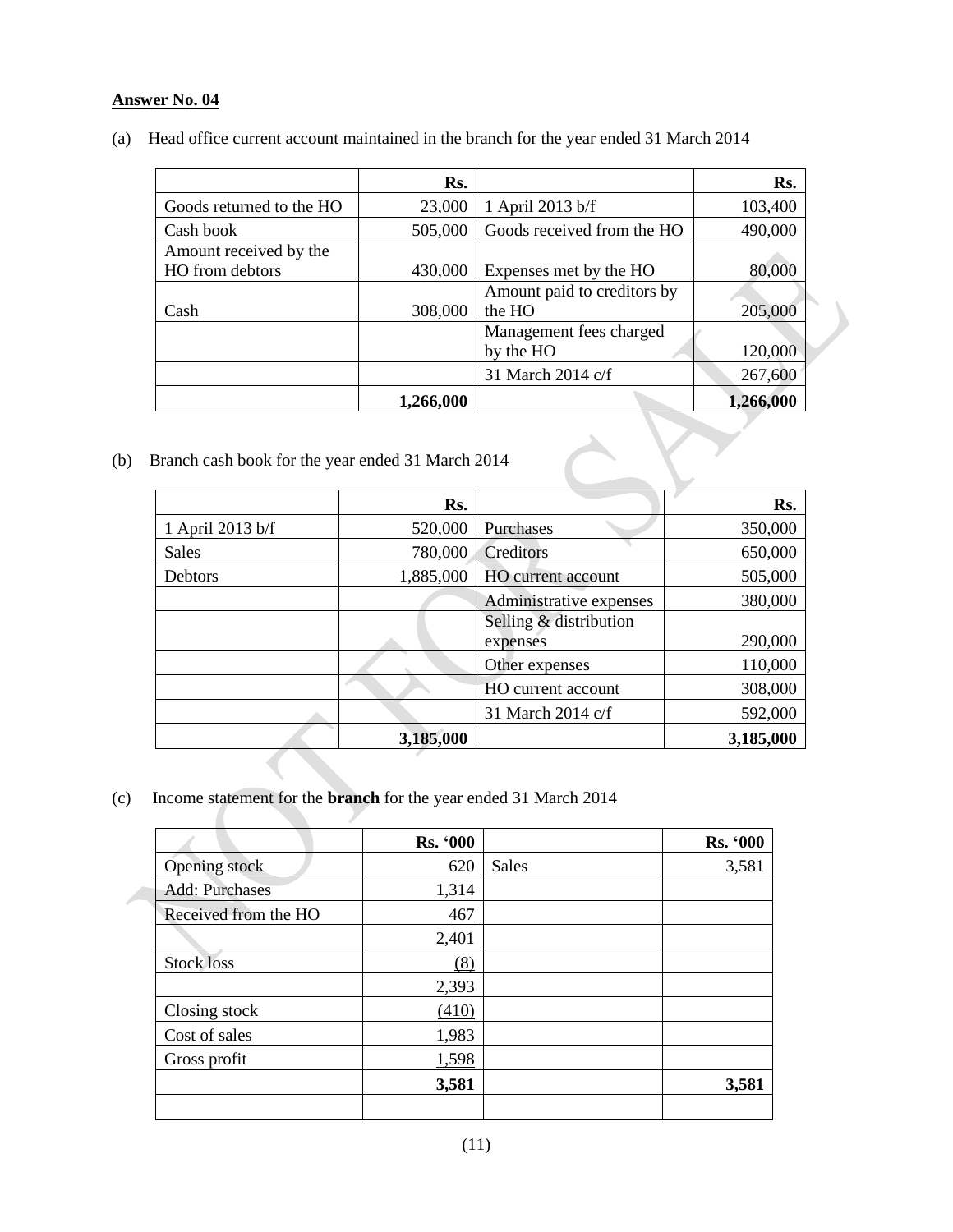| Administrative expenses | 380   | Gross profit      | 1,598 |  |
|-------------------------|-------|-------------------|-------|--|
| Selling & distribution  |       |                   |       |  |
| expenses                | 290   | Discount received | 30    |  |
| Management fees         | 120   |                   |       |  |
| Other expenses          | 190   |                   |       |  |
| Stock loss              | 8     |                   |       |  |
| Bad debts               | 42    |                   |       |  |
| Depreciation expenses   | 60    |                   |       |  |
|                         | 1,090 |                   |       |  |
| Net profit              | 538   |                   |       |  |
|                         | 1,628 |                   | 1,628 |  |

|                    |                   | Goods received from the HO |           |
|--------------------|-------------------|----------------------------|-----------|
| HO current account | 490,000           | HO current account         | 23,000    |
|                    |                   |                            |           |
|                    |                   |                            |           |
|                    | Sales account     |                            |           |
|                    |                   | Cash                       | 780,000   |
|                    |                   | Creditors                  | 2,801,000 |
|                    |                   | Discount received/allowed  |           |
|                    |                   | Cash                       | 30,000    |
|                    |                   |                            |           |
|                    | Bad debtors       |                            |           |
| Debtors            | 42,000            |                            |           |
|                    |                   |                            |           |
|                    |                   |                            |           |
|                    | Other expenses    |                            |           |
| Cash               | 110,000           |                            |           |
| HO current account | 80,000            |                            |           |
|                    |                   |                            |           |
|                    |                   | Purchases account          |           |
| Creditors          | 964,000           |                            |           |
| cash               | 350,000           |                            |           |
|                    |                   |                            |           |
|                    | Creditors account |                            |           |
| Cash               | 650,000           | Purchases                  | 964,000   |
| Discount received  | 30,000            |                            |           |
| HO current account | 205,000           |                            |           |
|                    | Debtors account   |                            |           |
| <b>Sales</b>       |                   |                            |           |
|                    | 2,801,000         | Cash                       | 1,885,000 |
|                    |                   | <b>Bad debtors</b>         | 42,000    |
|                    |                   | HO current account         | 430,000   |
|                    |                   |                            |           |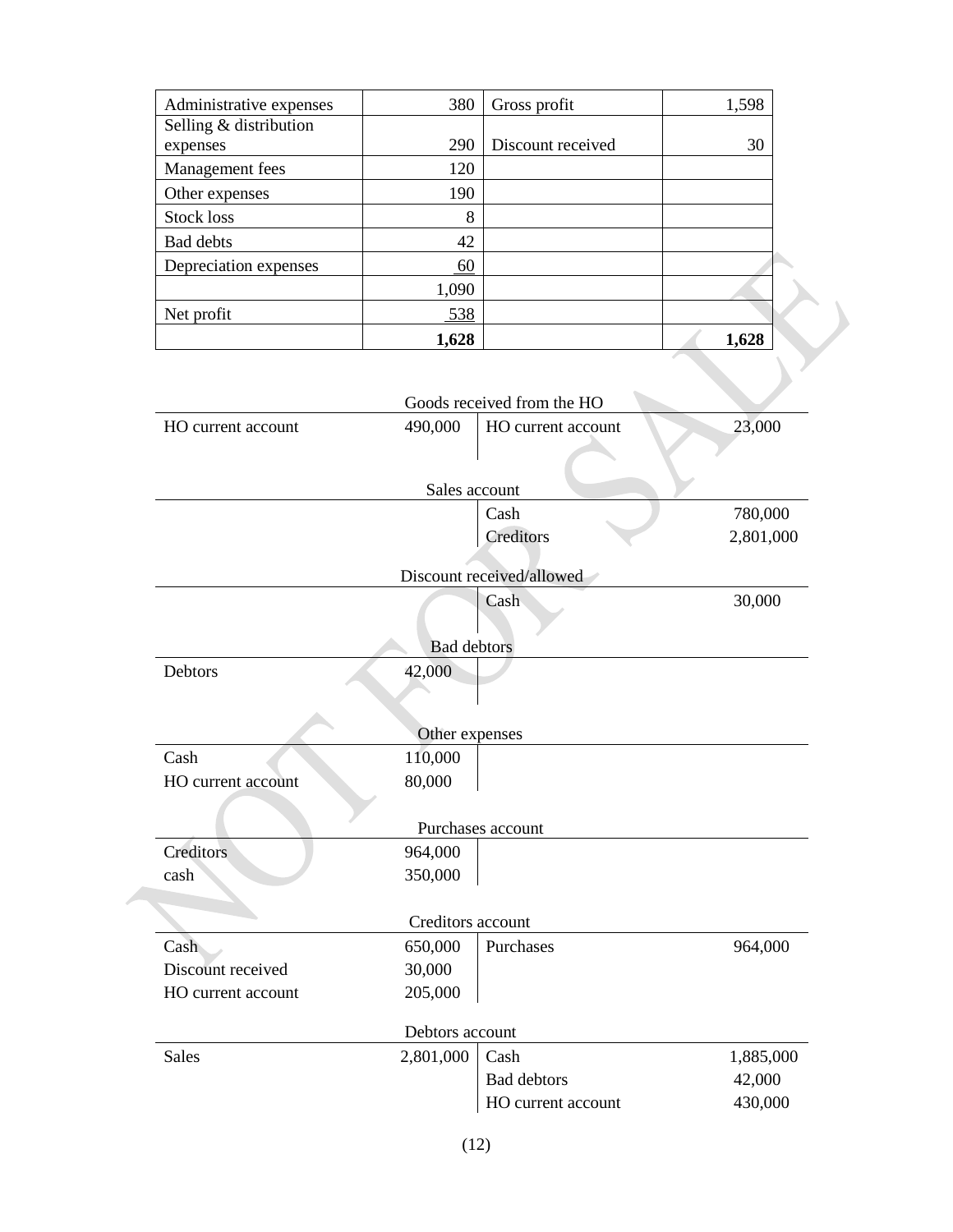#### **Examiners' comments**

This question tested branch accounts. Most of the candidates did not attempt this question (only 5% attempted this question). Most of the candidates were unaware of branch accounts. A very few candidates answered, but they did not correctly answer part (a) of the question (head office current account maintained in the branch).

Some candidates had correctly understood the question and provided relevant answers. Those who had attempted this question provided answers in accordance with the expected level.

Some candidates' answers were unsatisfactory. They had prepared irrelevant accounts with erroneous double entries. Calculations were incorrect. Most of the candidates had prepared the HO account instead of preparing accounts in the books of the branch. Therefore their answers were totally irrelevant to the question.

Most of the candidates had not identified the difference between cash receipts and income, and also the difference between cash payments and expenditure. Hence entries to the cash book and income statement were not correct.

In the Financial Accounting paper, branch accounts were not tested for a considerable period of time. This may be the very reason as to why candidates had not studied this area. As a result, more than 90% of the students had not attempted this question.